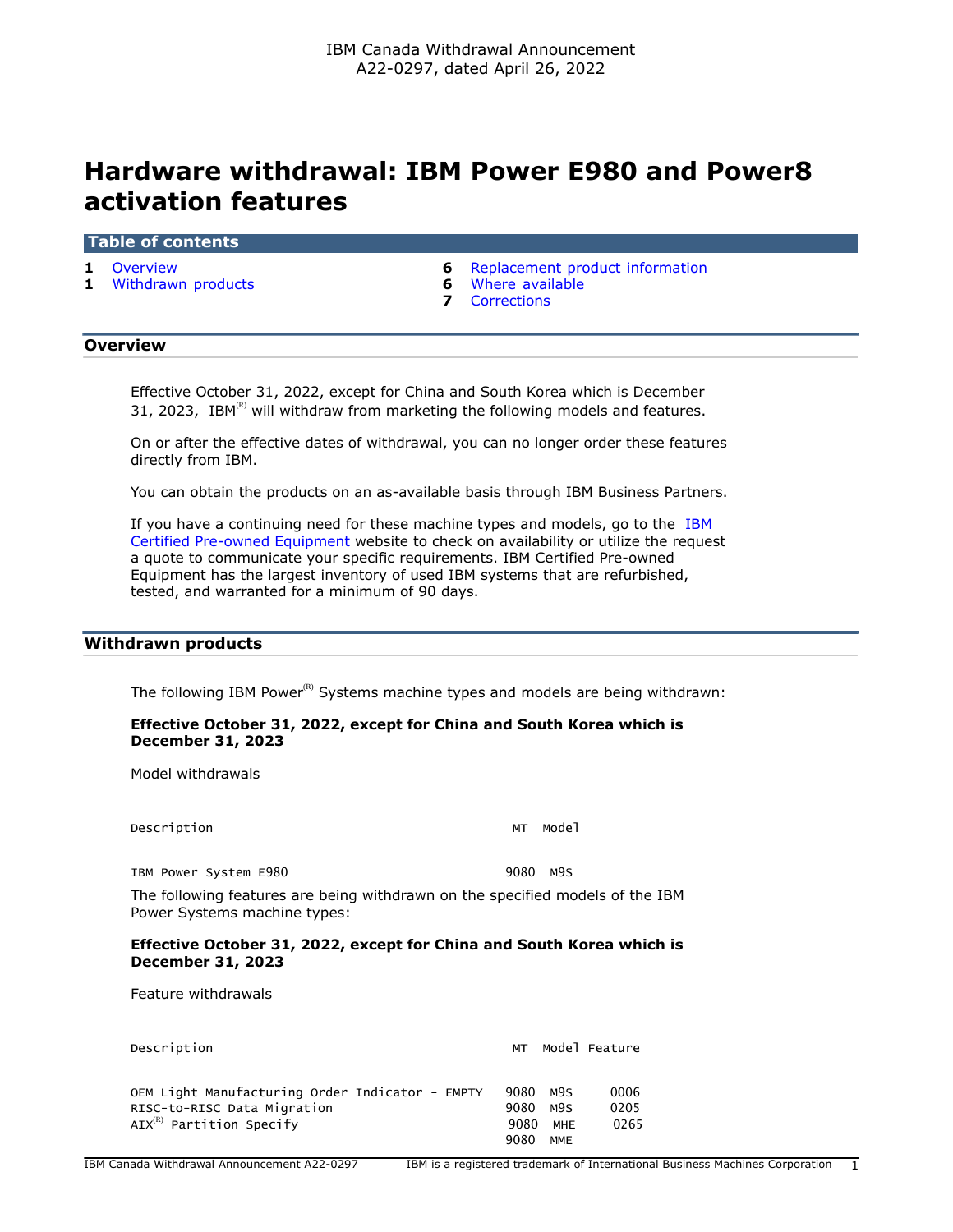|                                                                     | 9119         | MHE                      |              |
|---------------------------------------------------------------------|--------------|--------------------------|--------------|
|                                                                     | 9119         | <b>MME</b>               |              |
| Linux ${}^{\textrm{\tiny(R)}}$ Partition Specify                    | 9080         | <b>MHE</b>               | 0266         |
|                                                                     | 9080         | <b>MME</b>               |              |
|                                                                     | 9119         | <b>MHE</b>               |              |
|                                                                     | 9119         | <b>MME</b>               |              |
| IBM i Operating System Partition Specify                            | 9080<br>9080 | <b>MHE</b><br><b>MME</b> | 0267         |
|                                                                     | 9119         | <b>MHE</b>               |              |
|                                                                     | 9119         | <b>MME</b>               |              |
| Decline Electronic Service Agent Install                            |              |                          |              |
| Indicator                                                           | 9080         | M9S                      | 1120         |
| Primary OS - IBM i                                                  | 9080         | <b>MHE</b>               | 2145         |
|                                                                     | 9080         | <b>MME</b>               |              |
|                                                                     | 9119<br>9119 | <b>MHE</b><br><b>MME</b> |              |
| Primary OS - AIX                                                    | 9080         | <b>MHE</b>               | 2146         |
|                                                                     | 9080         | <b>MME</b>               |              |
|                                                                     | 9119         | MHE                      |              |
|                                                                     | 9119         | <b>MME</b>               |              |
| Primary OS - Linux                                                  | 9080         | <b>MHE</b>               | 2147         |
|                                                                     | 9080         | <b>MME</b>               |              |
|                                                                     | 9119         | <b>MHE</b><br><b>MME</b> |              |
| Rack Indicator- Not Factory Integrated                              | 9119<br>9080 | M9S                      | 4650         |
| Rack Indicator, Rack #1                                             | 9080         | M9S                      | 4651         |
| Rack Indicator, Rack #2                                             | 9080         | M9S                      | 4652         |
| Rack Indicator, Rack #3                                             | 9080         | M9S                      | 4653         |
| Rack Indicator, Rack #4                                             | 9080         | M9S                      | 4654         |
| Rack Indicator, Rack #5                                             | 9080         | M9S                      | 4655         |
| Rack Indicator, Rack #6                                             | 9080         | M9S                      | 4656         |
| Rack Indicator, Rack #7<br>Rack Indicator, Rack #8                  | 9080<br>9080 | M9S<br>M9S               | 4657<br>4658 |
| Rack Indicator, Rack #9                                             | 9080         | M9S                      | 4659         |
| Rack Indicator, Rack #10                                            | 9080         | M9S                      | 4660         |
| Rack Indicator, Rack #11                                            | 9080         | M9S                      | 4661         |
| Rack Indicator, Rack #12                                            | 9080         | M9S                      | 4662         |
| Rack Indicator, Rack #13                                            | 9080         | M9S                      | 4663         |
| Rack Indicator, Rack #14                                            | 9080         | M9S                      | 4664         |
| Rack Indicator, Rack #15                                            | 9080<br>9080 | M9S<br>M9S               | 4665<br>4666 |
| Rack Indicator, Rack #16<br>Software Preload Required               | 9080         | M9S                      | 5000         |
| PowerVM <sup>(R)</sup> Enterprise Edition                           | 9080         | <b>MHE</b>               | 5228         |
|                                                                     | 9080         | <b>MME</b>               |              |
|                                                                     | 9119         | <b>MHE</b>               |              |
|                                                                     | 9119         | <b>MME</b>               |              |
| Base Customer Spec Plcmnt                                           | 9080         | M9S                      | 8453         |
| Order Routing Indicator- System Plant                               | 9080         | M9S                      | 9169         |
| Language Group Specify - US English<br>New AIX License Core Counter | 9080<br>9080 | M9S<br>M9S               | 9300<br>9440 |
| New IBM i License Core Counter                                      | 9080         | M9S                      | 9441         |
| New Red Hat <sup>(R)</sup> License Core Counter                     | 9080         | M9S                      | 9442         |
| New SUSE License Core Counter                                       | 9080         | M9S                      | 9443         |
| Other AIX License Core Counter                                      | 9080         | M9S                      | 9444         |
| Other Linux License Core Counter                                    | 9080         | M9S                      | 9445         |
| 3rd Party Linux License Core Counter                                | 9080         | M9S                      | 9446         |
| VIOS Core Counter<br>Other IBM i License Core Counter               | 9080<br>9080 | M9S<br>M9S               | 9447<br>9448 |
| Other License Core Counter                                          | 9080         | M9S                      | 9449         |
| Ubuntu Linux License Core Counter                                   | 9080         | M9S                      | 9450         |
| Month Indicator                                                     | 9080         | M9S                      | 9461         |
| Day Indicator                                                       | 9080         | M9S                      | 9462         |
| Hour Indicator                                                      | 9080         | M9S                      | 9463         |
| Minute Indicator                                                    | 9080         | M9S                      | 9464         |
| Qty Indicator<br>Countable Member Indicator                         | 9080<br>9080 | M9S<br>M9S               | 9465<br>9466 |
| Language Group Specify - Dutch                                      | 9080         | M9S                      | 9700         |
| Language Group Specify - French                                     | 9080         | M9S                      | 9703         |
| Language Group Specify - German                                     | 9080         | M9S                      | 9704         |
| Language Group Specify - Polish                                     | 9080         | M9S                      | 9705         |
| Language Group Specify - Norwegian                                  | 9080         | M9S                      | 9706         |
| Language Group Specify - Portuguese                                 | 9080<br>9080 | M9S                      | 9707<br>9708 |
| Language Group Specify - Spanish                                    |              | M9S                      |              |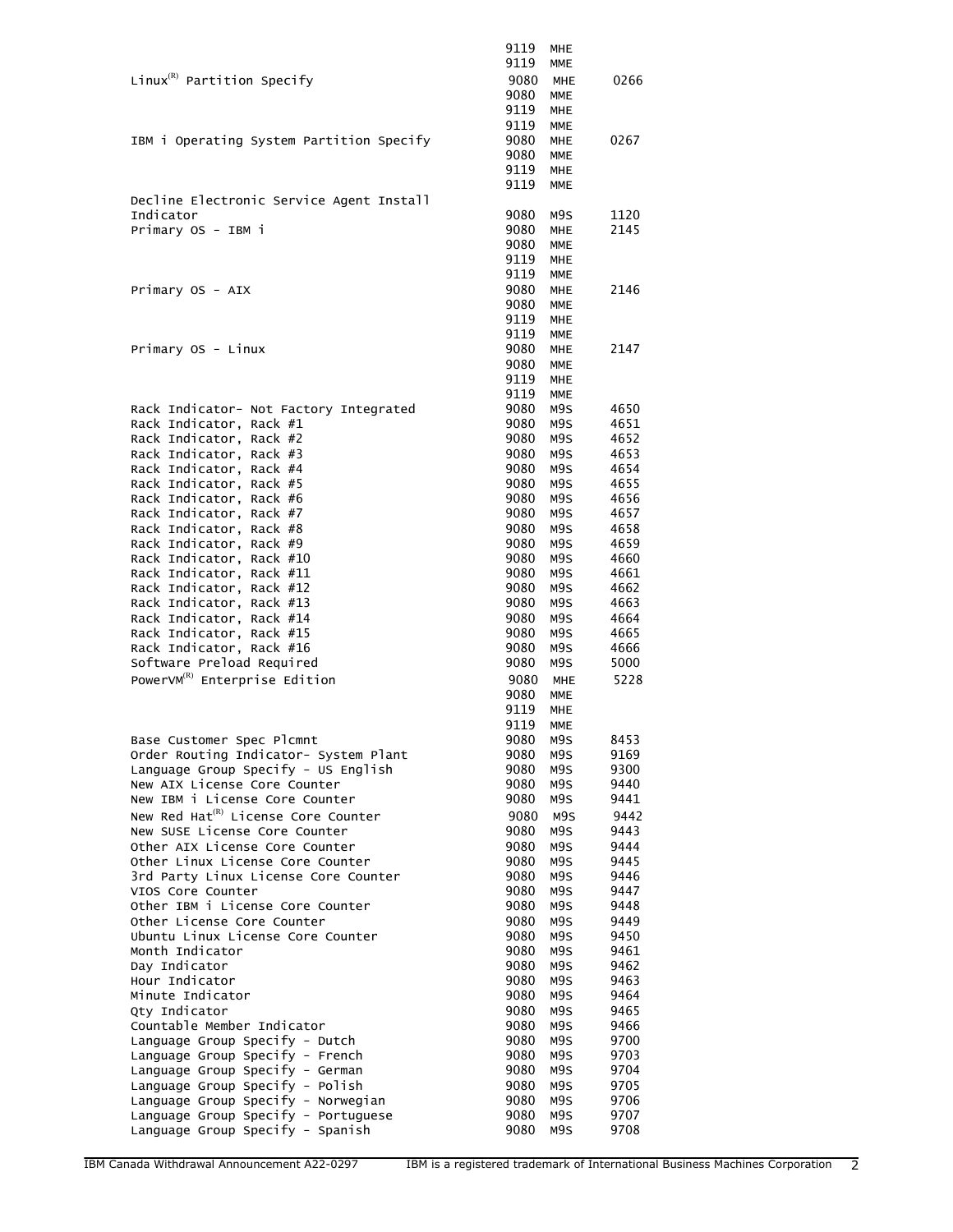| Language Group Specify - Italian                                                    | 9080         | M9S                      | 9711             |
|-------------------------------------------------------------------------------------|--------------|--------------------------|------------------|
| Language Group Specify - Canadian French                                            | 9080         | M9S                      | 9712             |
| Language Group Specify - Japanese                                                   | 9080         | M9S                      | 9714             |
| Language Group Specify - Traditional Chinese                                        |              |                          |                  |
| (Taiwan)<br>Language Group Specify - Korean                                         | 9080<br>9080 | M9S<br>M9S               | 9715<br>9716     |
| Language Group Specify - Turkish                                                    | 9080         | M9S                      | 9718             |
| Language Group Specify - Hungarian                                                  | 9080         | M9S                      | 9719             |
| Language Group Specify - Slovakian                                                  | 9080         | M9S                      | 9720             |
| Language Group Specify - Russian                                                    | 9080         | M9S                      | 9721             |
| Language Group Specify - Simplified Chinese (PRC) 9080                              |              | M9S                      | 9722             |
| Language Group Specify - Czech                                                      | 9080         | M9S                      | 9724             |
| Language Group Specify - Romanian                                                   | 9080         | M9S                      | 9725             |
| Language Group Specify - Croatian                                                   | 9080         | M9S                      | 9726             |
| Language Group Specify - Slovenian<br>Language Group Specify - Brazilian Portuguese | 9080<br>9080 | M9S<br>M9S               | 9727<br>9728     |
| Language Group Specify - Thai                                                       | 9080         | M9S                      | 9729             |
| Product Renovated by IBM Indicator                                                  | 9080         | M9S                      | 9993             |
| Single 5250 Enterprise Enablement                                                   | 9080         | MHE                      | EB <sub>2R</sub> |
|                                                                                     | 9080         | <b>MME</b>               |                  |
|                                                                                     | 9119         | <b>MHE</b>               |                  |
|                                                                                     | 9119         | MME                      |                  |
| Full 5250 Enterprise Enablement                                                     | 9080         | <b>MHE</b>               | EB30             |
|                                                                                     | 9080         | <b>MME</b>               |                  |
|                                                                                     | 9119         | <b>MHE</b>               |                  |
| Mobile Enablement                                                                   | 9119         | <b>MME</b>               |                  |
|                                                                                     | 9080<br>9080 | <b>MHE</b><br><b>MME</b> | EB35             |
|                                                                                     | 9119         | <b>MHE</b>               |                  |
|                                                                                     | 9119         | <b>MME</b>               |                  |
| IBM i 7.3 Indicator                                                                 | 9080         | <b>MHE</b>               | EB73             |
|                                                                                     | 9080         | MME                      |                  |
|                                                                                     | 9119         | <b>MHE</b>               |                  |
|                                                                                     | 9119         | <b>MME</b>               |                  |
| IBM i 7.4 Indicator                                                                 | 9080         | <b>MHE</b>               | <b>EB74</b>      |
|                                                                                     | 9080         | <b>MME</b>               |                  |
|                                                                                     | 9119         | <b>MHE</b>               |                  |
|                                                                                     | 9119         | <b>MME</b>               |                  |
|                                                                                     |              |                          |                  |
|                                                                                     |              |                          |                  |
| **Feature ECSL is orderable in China and Brazil only**                              |              |                          |                  |
| Machine Kit of Parts (MKIT) Indicator                                               | 9080         | M9S                      | <b>ECSL</b>      |
| Power IFL Processor Activation for #ELPC                                            | 9080         | MHE                      | <b>ELAC</b>      |
|                                                                                     |              |                          |                  |
|                                                                                     |              |                          |                  |
|                                                                                     |              |                          |                  |
| BASE PROCESSOR ACTIVATION (20) FOR #EHC5                                            | 9080 MHE     |                          | <b>ELAT</b>      |
|                                                                                     |              |                          |                  |
|                                                                                     |              |                          |                  |
|                                                                                     |              |                          |                  |
|                                                                                     |              |                          |                  |
| Power IFL Processor Activation                                                      | 9080         | MME                      | ELJ5             |
|                                                                                     | 9119         | <b>MME</b>               |                  |
| Power IFL Processor Activation                                                      | 9080         | <b>MHE</b>               | ELJ6             |
| Power IFL Processor Activation                                                      | 9119<br>9119 | MHE<br><b>MME</b>        | ELJ7             |
| Power IFL Processor Activation                                                      | 9080         | <b>MHE</b>               | ELJ8             |
|                                                                                     | 9119         | <b>MHE</b>               |                  |
| Power IFL Processor Activation                                                      | 9080         | <b>MHE</b>               | ELJ9             |
|                                                                                     | 9119         | MHE                      |                  |
| Power Integrated Facility for Linux Package                                         | 9080         | <b>MHE</b>               | <b>ELJG</b>      |
|                                                                                     | 9080         | <b>MME</b>               |                  |
|                                                                                     | 9119         | <b>MHE</b>               |                  |
|                                                                                     | 9119         | <b>MME</b>               |                  |
| Power IFL Memory Activation                                                         | 9080<br>9080 | MHE<br><b>MME</b>        | ELJH             |
|                                                                                     | 9119         | <b>MHE</b>               |                  |
|                                                                                     | 9119         | <b>MME</b>               |                  |
| Power IFL PowerVM for Linux                                                         | 9080         | MME                      | ELJJ             |
|                                                                                     | 9119         | MHE                      |                  |
|                                                                                     | 9119         | MME                      |                  |
| Power IFL PowerVM for Linux                                                         | 9119<br>9119 | <b>MHE</b><br>MME        | ELJR             |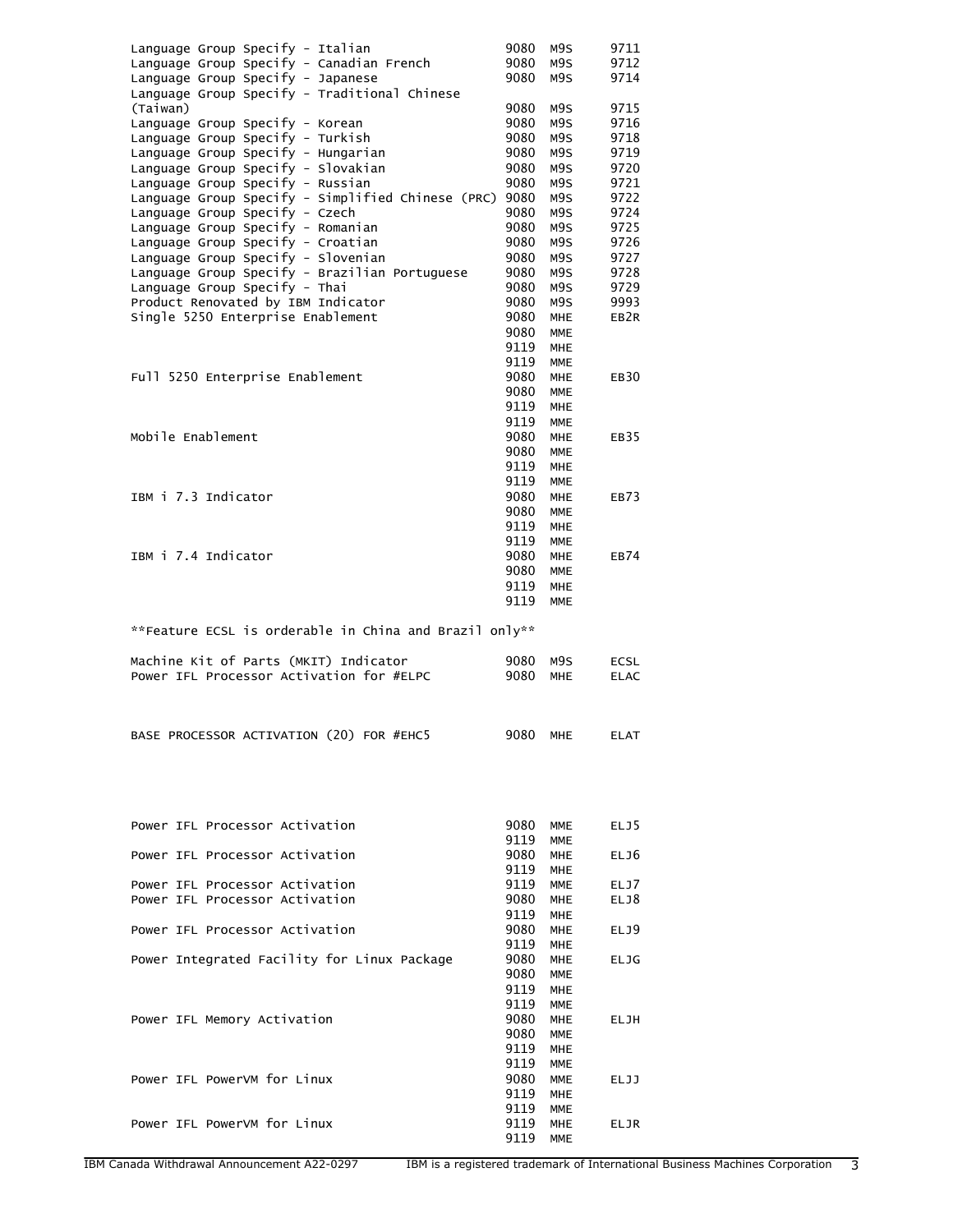| Power IFL PowerVM for Linux                          | 9080 | <b>MHE</b> | <b>ELJT</b>      |
|------------------------------------------------------|------|------------|------------------|
| POWER <sup>(R)</sup> IFL MEMORY ACTIVATION FOR #ELPA | 9119 | <b>MHE</b> | <b>ELMA</b>      |
| Power IFL Memory Activations for #ELPC               | 9080 | <b>MHE</b> | <b>ELMC</b>      |
| 1GB Memory Activation                                | 9080 | <b>MHE</b> | EMA <sub>5</sub> |
|                                                      | 9080 | <b>MME</b> |                  |
|                                                      | 9119 | <b>MHE</b> |                  |
|                                                      | 9119 | <b>MME</b> |                  |
| Quantity of 100 1GB Memory Activations (#EMA5)       | 9080 | <b>MHE</b> | EMA <sub>6</sub> |
|                                                      | 9080 | <b>MME</b> |                  |
|                                                      | 9119 | <b>MHE</b> |                  |
|                                                      | 9119 | <b>MME</b> |                  |
| 100 GB Mobile Memory Activations                     | 9080 | <b>MHE</b> | EMA7             |
|                                                      | 9080 | <b>MME</b> |                  |
|                                                      | 9119 | <b>MHE</b> |                  |
|                                                      | 9119 | <b>MME</b> |                  |
| 100 GB Mobile Enabled Memory Activations             | 9080 | <b>MHE</b> | EMA <sub>9</sub> |
|                                                      | 9080 | <b>MME</b> |                  |
|                                                      | 9119 | <b>MHE</b> |                  |
|                                                      | 9119 | <b>MME</b> |                  |
| 100 GB Mobile Memory Activation (Upgrade from P7)    | 9080 | <b>MHE</b> | <b>EMAF</b>      |
|                                                      | 9080 | <b>MME</b> |                  |
|                                                      | 9119 | <b>MHE</b> |                  |
|                                                      | 9119 | <b>MME</b> |                  |
|                                                      |      |            |                  |

|  |  | BASE MEMORY ACTIVATION (512GB) FOR #EHC2 or #EHC5 9080 MHE |  |  |  |  |  |  |  | EMAL |
|--|--|------------------------------------------------------------|--|--|--|--|--|--|--|------|
|--|--|------------------------------------------------------------|--|--|--|--|--|--|--|------|

9119 MME

| Memory Activations for #EMB6 or #EMBA            | 9080<br>9080<br>9119<br>9119 | <b>MHE</b><br><b>MME</b><br><b>MHE</b><br><b>MME</b> | EMB7             |
|--------------------------------------------------|------------------------------|------------------------------------------------------|------------------|
| Five Hundred and Twelve Memory Activations for   |                              |                                                      |                  |
| IFL                                              | 9080                         | <b>MHE</b>                                           | EMB <sub>8</sub> |
|                                                  | 9080                         | <b>MME</b>                                           |                  |
|                                                  | 9119                         | <b>MHE</b>                                           |                  |
|                                                  | 9119                         | <b>MME</b>                                           |                  |
| 100GB Static to Mobile Memory Auto Conversion    | 9080                         | <b>MHE</b>                                           | EME <sub>0</sub> |
|                                                  | 9080                         | <b>MME</b>                                           |                  |
|                                                  | 9119                         | <b>MHE</b>                                           |                  |
|                                                  | 9119                         | <b>MME</b>                                           |                  |
| Power Cable - Drawer to IBM PDU, 200-240V/10A    |                              |                                                      |                  |
| for India                                        | 9080                         | M9S                                                  | END3             |
| Power Cable - Drawer to IBM PDU $(250V/10A)$ for |                              |                                                      |                  |
| India                                            | 9080                         | M9S                                                  | END7             |
| 1-Core Mobile Activation                         | 9080                         | <b>MME</b>                                           | EP2S             |
|                                                  | 9119                         | <b>MME</b>                                           |                  |
| 1-Core Mobile Activation                         | 9080                         | <b>MHE</b>                                           | EP2T             |
|                                                  | 9119                         | <b>MHE</b>                                           |                  |
| 1-Core Mobile Activation from Power 7            | 9080                         | <b>MME</b>                                           | EP <sub>2U</sub> |
|                                                  | 9119                         | <b>MME</b>                                           |                  |
| 1-Core Mobile Activation from Power 7            | 9080                         | <b>MHE</b>                                           | EP <sub>2V</sub> |
|                                                  | 9119                         | <b>MHE</b>                                           |                  |

| 1 core Processor Activation for #EPBA or #EPBW             |  |  | 9080         | MMF               | EPBJ                |
|------------------------------------------------------------|--|--|--------------|-------------------|---------------------|
| 1 core Processor Activation for #EPBB or #EPBG             |  |  | 9119<br>9080 | <b>MMF</b><br>MHF | <b>EPBK</b>         |
| 1 core Processor Activation for #EPBC or #EHC2             |  |  | 9119         | MHF               |                     |
| or #EPBX<br>1 core Processor Activation for #EPBD or #EPBH |  |  | 9119<br>9080 | <b>MMF</b><br>MHF | FPRI<br><b>FPRM</b> |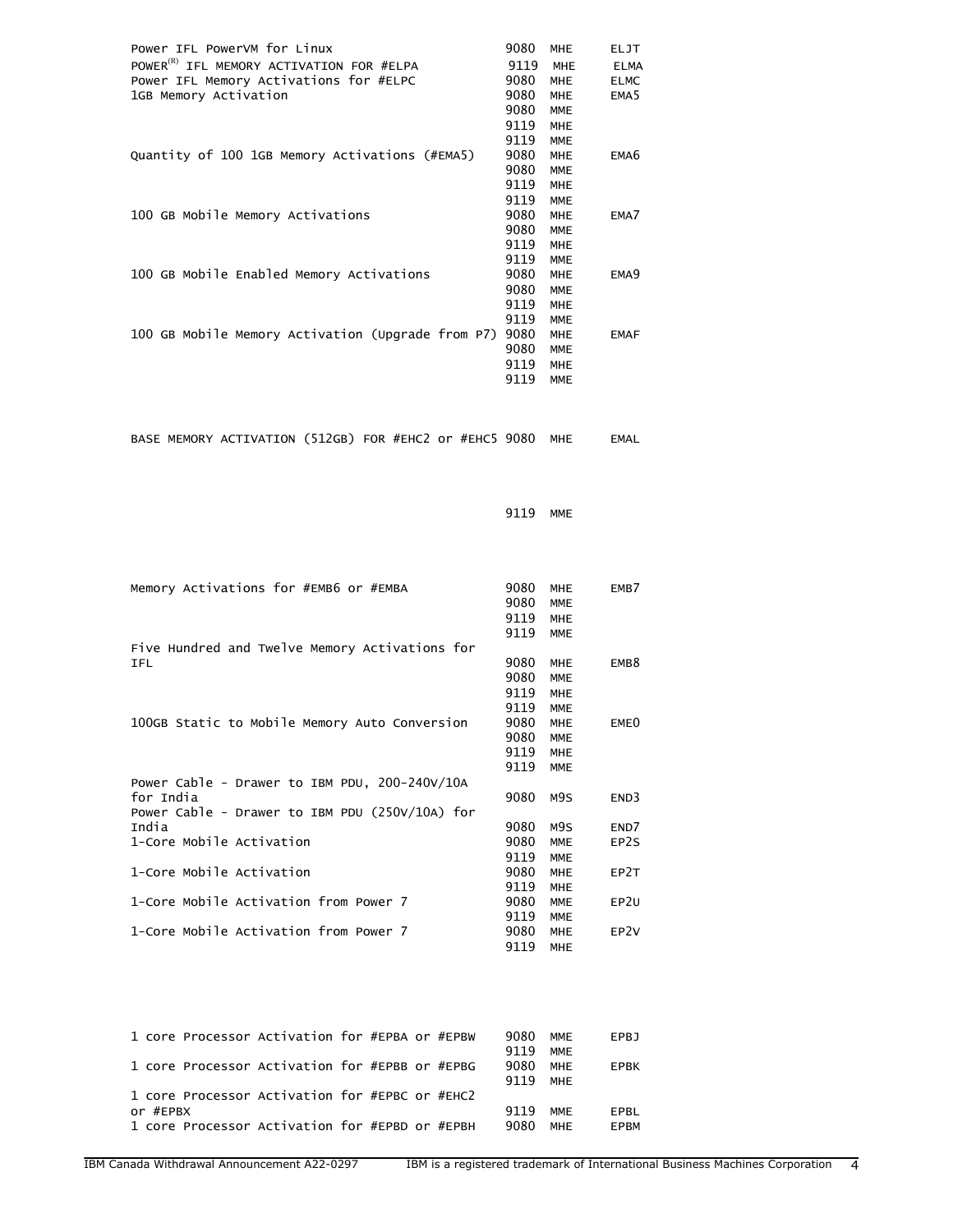| 1 core Mobile Enabled Processor Activation for                                | 9119         | MHE               |              |
|-------------------------------------------------------------------------------|--------------|-------------------|--------------|
|                                                                               |              |                   |              |
| #EPBA or #EPBW                                                                | 9080         | MME               | EPBN         |
|                                                                               | 9119         | <b>MME</b>        |              |
| 1 core Mobile-enabled Processor Activation for                                |              |                   |              |
|                                                                               |              |                   |              |
| #EPBB or #EPBG                                                                | 9080         | <b>MHE</b>        | EPBP         |
|                                                                               | 9119         | <b>MHE</b>        |              |
| 1 core Mobile Enabled Processor Activation for                                |              |                   |              |
| #EPBC or #EPBX                                                                | 9119         | <b>MME</b>        | <b>EPBQ</b>  |
| 1 core Mobile-enabled Processor Activation for                                |              |                   |              |
| #EPBD or #EPBH                                                                | 9080         | <b>MHE</b>        | <b>EPBR</b>  |
|                                                                               | 9119         | MHE               |              |
| 1 core Processor Activation for #EPBS or #EPBT                                | 9080         |                   |              |
|                                                                               |              | MHE               | EPBU         |
|                                                                               | 9119         | <b>MHE</b>        |              |
| 1 core Mobile Enabled Processor Activation for                                |              |                   |              |
| #EPBS or #EPBT                                                                | 9080         | <b>MHE</b>        | EPBV         |
|                                                                               | 9119         | MHE               |              |
| Static to Mobile Processor Auto Conversion                                    | 9080         | MHE               | EPE0         |
|                                                                               | 9080         | <b>MME</b>        |              |
|                                                                               | 9119         | <b>MHE</b>        |              |
|                                                                               | 9119         | <b>MME</b>        |              |
|                                                                               |              |                   |              |
| Proc CoD Utility Billing, 100 Proc-mins. for                                  |              |                   |              |
| #EPBA, AIX/Linux                                                              | 9080         | MME               | <b>EPJA</b>  |
|                                                                               | 9119         | <b>MME</b>        |              |
| Proc CoD Utility Billing, 100 Proc-mins. for                                  |              |                   |              |
| #EPBA, IBM i                                                                  | 9080         | <b>MME</b>        | EPJB         |
|                                                                               | 9119         | <b>MME</b>        |              |
| Proc CoD Utility Billing, 100 Proc-mins. for                                  |              |                   |              |
| #EPBB/#EP8C and #EFP1/#EFP5, AIX/Linux                                        | 9080         | MHE               | <b>EPJG</b>  |
|                                                                               |              |                   |              |
|                                                                               | 9119         | MHE               |              |
| Proc CoD Utility Billing, 100 Proc-mins. for                                  |              |                   |              |
| #EPBB/#EP8C and #EFP1/#EFP5, IBM i                                            | 9080         | MHE               | EPJH         |
|                                                                               | 9119         | MHE               |              |
| Proc CoD Utility Billing, 100 Proc-mins. for                                  |              |                   |              |
| #EPBC, AIX/Linux                                                              | 9119         | MME               | EPJN         |
| Proc CoD Utility Billing, 100 Proc-mins. for                                  |              |                   |              |
| #EPBC, IBM i                                                                  | 9119         | <b>MME</b>        | EPJP         |
| Proc CoD Utility Billing, 100 Proc-mins. for                                  |              |                   |              |
|                                                                               |              |                   |              |
| #EPBD/#EP8G and #EFP3/#EFP7, AIX/Linux                                        | 9080         | MHE.              | EPJU         |
|                                                                               | 9119         | MHE               |              |
|                                                                               |              |                   |              |
| Proc CoD Utility Billing, 100 Proc-mins. for                                  |              |                   |              |
| #EPBD/#EP8G and #EFP3/#EFP7, IBM i                                            | 9080         | MHE               | EPJV         |
|                                                                               | 9119         | MHE               |              |
|                                                                               |              |                   |              |
| Proc CoD Utility Billing, 100 Proc-mins. for                                  |              |                   |              |
| #EPBS/#EP8E and #EFP2/#EFP6, AIX/Linux, AIX/Linux 9080                        |              | MHE               | EPKQ         |
|                                                                               | 9119         | <b>MHE</b>        |              |
| Proc CoD Utility Billing, 100 Proc-mins. for                                  |              |                   |              |
| #EPBS/#EP8E and #EFP2/#EFP6, AIX/Linux, IBM i                                 | 9080         | <b>MHE</b>        | <b>EPKR</b>  |
|                                                                               | 9119         | <b>MHE</b>        |              |
| Specify Reserve 4 EIA Rack Space for PCIe3                                    |              |                   |              |
| Expansion Drawer                                                              | 9080         | M9S               | ER1A         |
| Virtual Capacity Expedited Shipment                                           | 9080         | <b>MHE</b>        | <b>ESCT</b>  |
|                                                                               |              |                   |              |
|                                                                               | 9080         | <b>MME</b>        |              |
|                                                                               | 9119         | <b>MHE</b>        |              |
|                                                                               | 9119         | MME               |              |
| iSCSI SAN Load Source Specify for AIX<br>1 core processor activation for ESP3 | 9080<br>9080 | M9S<br><b>MHE</b> | ESCZ<br>ESP6 |

Quantity of 100 1GB Memory activation for SAP

9080 MHE ESPC

#### **Effective October 31, 2022, except for China and South Korea which is December 31, 2023**

Feature conversion withdrawals

From From To To To<br>type feature feature type model type feature feature type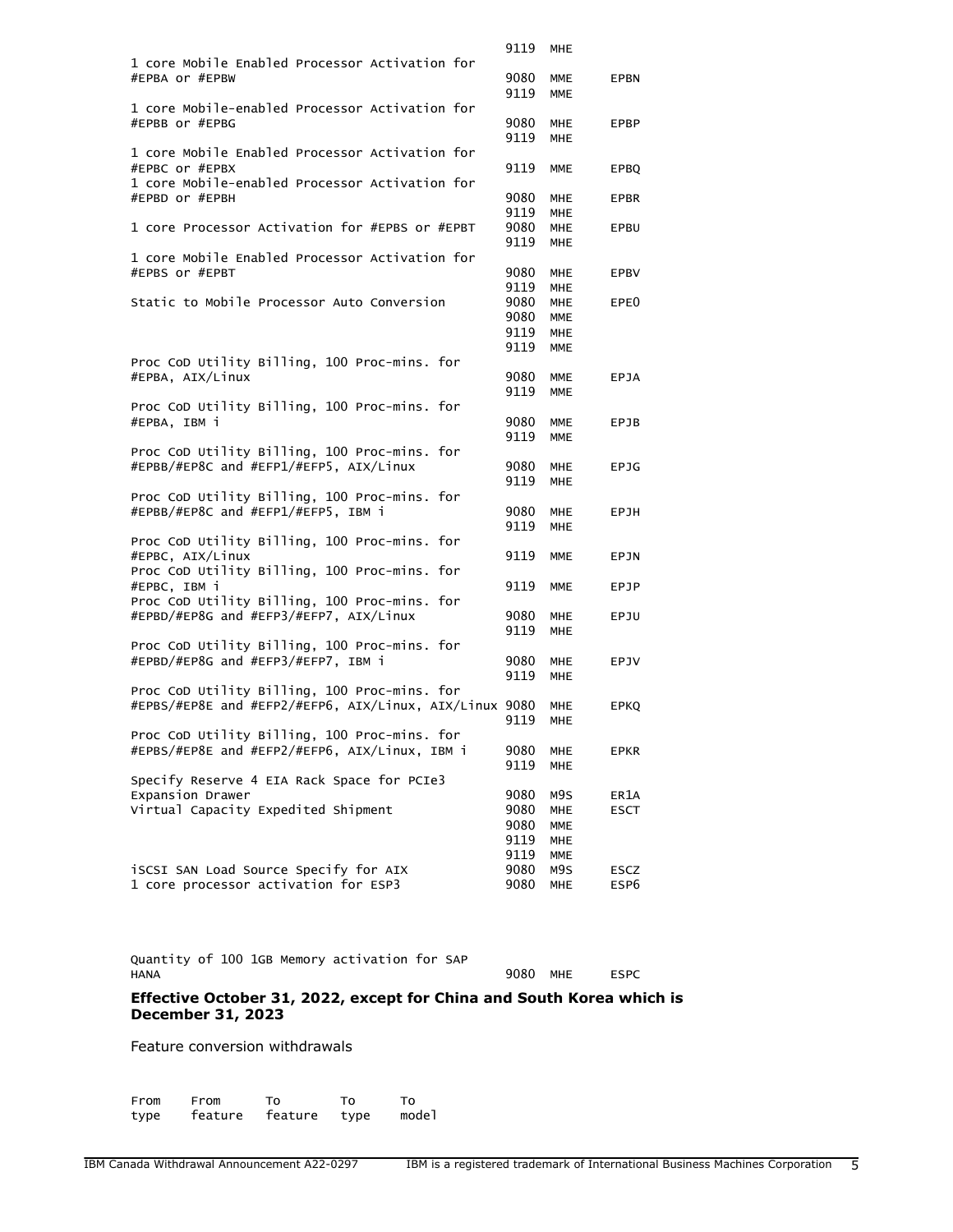| 9080 | ELJ6             | ELJ8        | 9080 | MHE        |
|------|------------------|-------------|------|------------|
| 9119 | ELJ6             | ELJ8        | 9119 | <b>MHE</b> |
| 9080 | EMA6             | EMA7        | 9080 | MHE        |
| 9080 | EMA6             | EMA7        | 9080 | <b>MME</b> |
| 9119 | EMA6             | EMA7        | 9119 | <b>MHE</b> |
| 9119 | EMA6             | EMA7        | 9119 | <b>MME</b> |
| 9080 | EMA9             | EMA7        | 9080 | <b>MHE</b> |
| 9080 | EMA <sub>9</sub> | EMA7        | 9080 | <b>MME</b> |
| 9119 | EMA <sub>9</sub> | EMA7        | 9119 | MHE        |
| 9119 | EMA9             | EMA7        | 9119 | <b>MME</b> |
| 9080 | <b>EPBJ</b>      | EP2S        | 9080 | <b>MME</b> |
| 9119 | <b>EPBJ</b>      | EP2S        | 9119 | <b>MME</b> |
| 9119 | EPBL             | EP2S        | 9119 | <b>MME</b> |
| 9080 | <b>EPBN</b>      | EP2S        | 9080 | <b>MME</b> |
| 9119 | <b>EPBN</b>      | EP2S        | 9119 | <b>MME</b> |
| 9119 | EPBQ             | EP2S        | 9119 | <b>MME</b> |
| 9080 | <b>EPBK</b>      | EP2T        | 9080 | <b>MHE</b> |
| 9119 | <b>EPBK</b>      | EP2T        | 9119 | MHE        |
| 9080 | <b>EPBM</b>      | EP2T        | 9080 | MHE        |
| 9119 | <b>EPBM</b>      | EP2T        | 9119 | <b>MHE</b> |
| 9080 | <b>EPBP</b>      | EP2T        | 9080 | <b>MHE</b> |
| 9119 | <b>EPBP</b>      | EP2T        | 9119 | <b>MHE</b> |
| 9080 | <b>EPBR</b>      | EP2T        | 9080 | MHE        |
| 9119 | <b>EPBR</b>      | EP2T        | 9119 | MHE        |
| 9080 | EPBU             | EP2T        | 9080 | <b>MHE</b> |
| 9119 | EPBU             | EP2T        | 9119 | <b>MHE</b> |
| 9080 | <b>EPBV</b>      | EP2T        | 9080 | <b>MHE</b> |
| 9119 | <b>EPBV</b>      | EP2T        | 9119 | MHE        |
| 9080 | EP81             | EP80        | 9080 | <b>MME</b> |
| 9080 | <b>EP80</b>      | EP82        | 9080 | <b>MME</b> |
| 9080 | EP81             | EP82        | 9080 | <b>MME</b> |
| 9080 | <b>EP84</b>      | EP88        | 9080 | <b>MHE</b> |
| 9080 | <b>EP85</b>      | EP89        | 9080 | <b>MHE</b> |
| 9080 | <b>EP84</b>      | EP8J        | 9080 | MHE        |
| 9080 | <b>EP85</b>      | EP8J        | 9080 | MHE        |
| 9080 | <b>EP86</b>      | EP8J        | 9080 | <b>MHE</b> |
| 9080 | <b>EP87</b>      | EP8J        | 9080 | <b>MHE</b> |
| 9080 | <b>EP88</b>      | <b>EP8J</b> | 9080 | MHE        |
| 9080 | EP89             | EP8J        | 9080 | MHE        |
| 9080 | <b>EPBK</b>      | <b>EPBM</b> | 9080 | <b>MHE</b> |
| 9119 | <b>EPBK</b>      | <b>EPBM</b> | 9119 | <b>MHE</b> |
| 9080 | <b>EPBP</b>      | <b>EPBR</b> | 9080 | <b>MHE</b> |
| 9119 | EPBP             | <b>EPBR</b> | 9119 | <b>MHE</b> |

# <span id="page-5-0"></span>**Replacement product information**

None

#### **Order processing**

IBM will accept orders for these products only before the withdrawal date. If you defer the shipment date currently assigned to an existing order for a withdrawn product, IBM may not be able to supply the product. IBM will process existing orders without assigned shipment dates and new orders on an "as available" basis. This means that if supply is available, IBM will assign an estimated shipment date. Otherwise, IBM will advise you, not later than one month after the effective date of withdrawal, that your order cannot be accepted.

As your option, you may cancel existing orders for withdrawn products before shipment without penalty.

Your IBM Sales representative or IBM Business Partner can provide you with information about available replacement products.

# <span id="page-5-1"></span>**Where available**